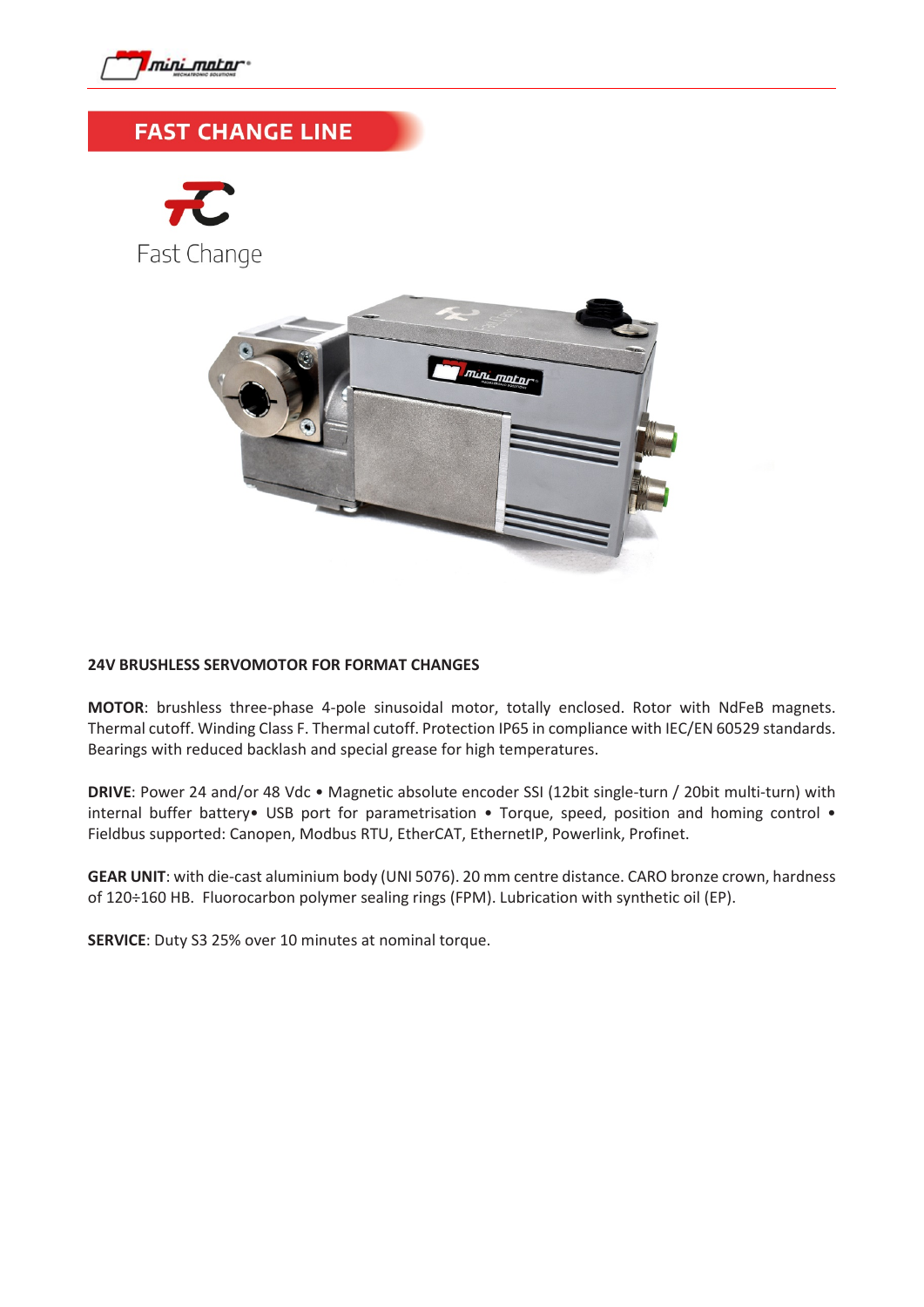

| <b>Technical Characteristics</b>       |                                                                                                                           |                                       |
|----------------------------------------|---------------------------------------------------------------------------------------------------------------------------|---------------------------------------|
|                                        | FC <sub>3</sub>                                                                                                           | FC <sub>6</sub>                       |
| Nominal Supply Voltage                 | 24Vdc                                                                                                                     |                                       |
| <b>Nominal Supply Current</b>          | 5,56A in S3 service (25% of 10 minutes)                                                                                   |                                       |
|                                        | 4,65A in S2 service (5 minutes)                                                                                           |                                       |
|                                        | 3,1A in S1 service                                                                                                        |                                       |
| Nominal Speed                          | 125rpm                                                                                                                    | 72rpm                                 |
| <b>Nominal Torque</b>                  | 3,6Nm in S3 service (25% of 10 minutes)                                                                                   | 6Nm in S3 service (25% of 10 minutes) |
|                                        | 3,2Nm in S2 service (5 minutes)                                                                                           | 5Nm in S2 service (5 minutes)         |
|                                        | 2,2Nm in S1 service                                                                                                       | 3,7Nm in S1 service                   |
| Motor power output                     | 72W in S3 service (25% of 10 minutes)                                                                                     |                                       |
|                                        | 63W in S2 service (5 minutes)                                                                                             |                                       |
|                                        | 45W in S1 service                                                                                                         |                                       |
| Motor rated current                    | 11Apk in S3 service (25% of 10 minutes)                                                                                   |                                       |
|                                        | 10Apk in S2 service (5 minutes)                                                                                           |                                       |
|                                        | 7,3Apk in S1 service                                                                                                      |                                       |
| <b>PWM Frequency</b>                   | 4/8/12 kHz                                                                                                                |                                       |
| Motor Control Algorithm                | <b>Sinusoidal Brushless</b>                                                                                               |                                       |
|                                        | Magnetic multi turn absolute encoder (12bit single turn 20bit multi turn) 4096                                            |                                       |
|                                        | pulses/rev                                                                                                                |                                       |
| Fieldbus operative mode                | Velocity, Torque, position, Homing control                                                                                |                                       |
| Service communication                  | <b>USB</b>                                                                                                                |                                       |
| <b>Communication fieldbus</b>          | EtherCAT                                                                                                                  |                                       |
|                                        | EtherNet/IP                                                                                                               |                                       |
|                                        | Powerlink                                                                                                                 |                                       |
|                                        | ProfiNET                                                                                                                  |                                       |
|                                        | Modbus RTU                                                                                                                |                                       |
|                                        | CANopen                                                                                                                   |                                       |
| (Main) protection features             | Polarity inversion, overcurrent, overvoltage, under voltage, overheating, overload,<br>memory error, communications error |                                       |
|                                        | Natural                                                                                                                   |                                       |
| Cooling<br>Standard ingress protection | <b>IP65</b>                                                                                                               |                                       |
| Ambient operating temperature          | $[0 \div 40]$ °C                                                                                                          |                                       |
| Installation environment               | Pollution class 3                                                                                                         |                                       |
|                                        | Free from direct sunlight, vibrations, dust, corrosive or inflammable gases, oil vapour,                                  |                                       |
|                                        | fogs, water and humidity with or without a high salinity level                                                            |                                       |
| Humidity                               | [20 - 90]% RH                                                                                                             |                                       |
|                                        | (not condensing - not corrosive)                                                                                          |                                       |
| <b>Installation Position</b>           | Maximum altitude 1000m asl                                                                                                |                                       |
| Storage temperature                    | [-20 ÷60]°C (transient temperatures during transport only)                                                                |                                       |
| Conformity                             | CE, complies with EMC directive 2008/104/CE [1]                                                                           |                                       |

<span id="page-1-0"></span><sup>[1]</sup> Class C3, installation in second environment category.